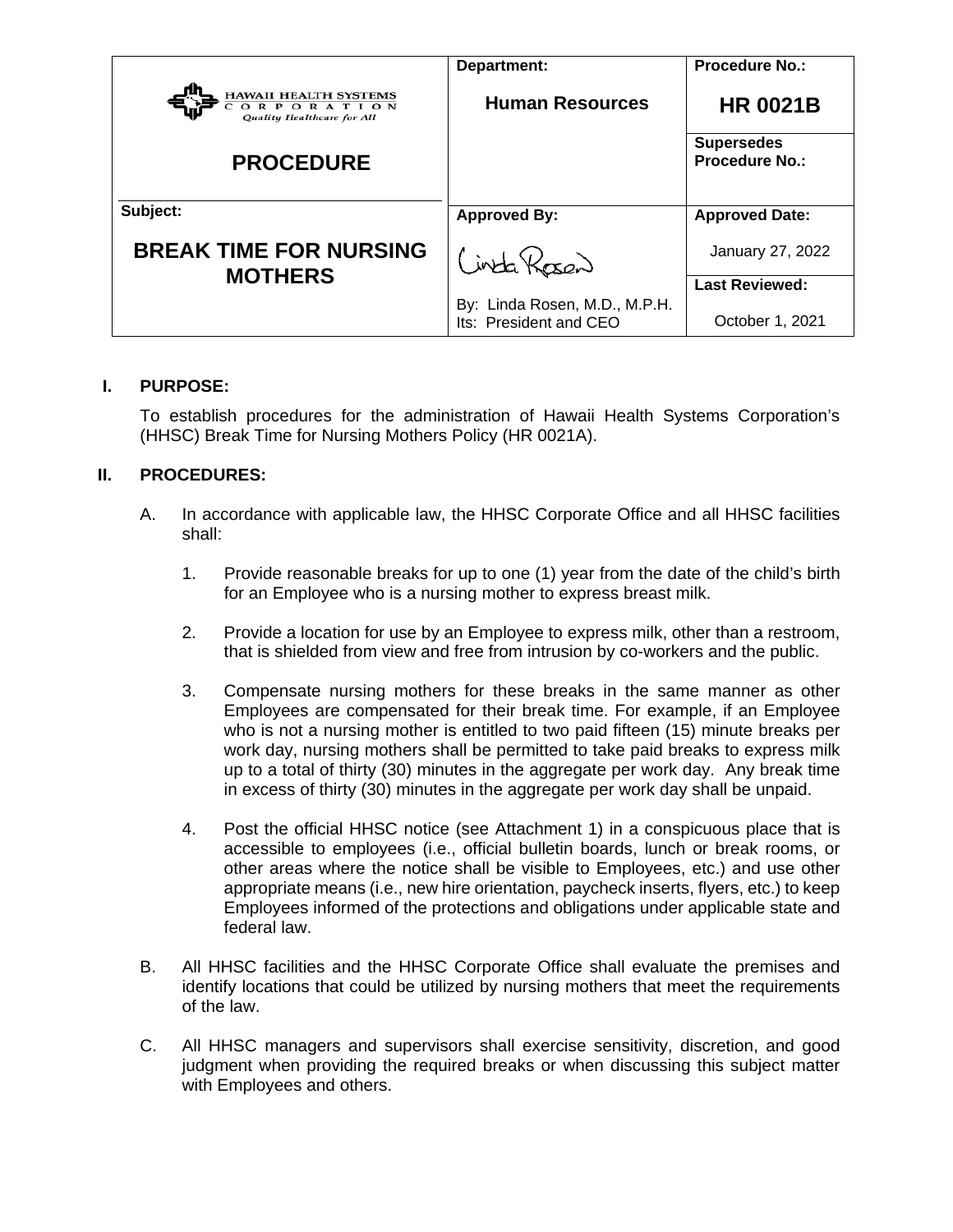- D. Additional Information
	- 1. Employees who need additional information related to this policy may contact their respective Regional Human Resources Office.
	- 2. If an Employee is unable to resolve an issue under this policy with their responsible Regional Human Resources Office, the Employee may contact the Corporate Human Resources Office.

## **III. ATTACHMENT(S):**

Attachment 1: Notice to HHSC Employees, "The Right to Breaks for Nursing Mothers"